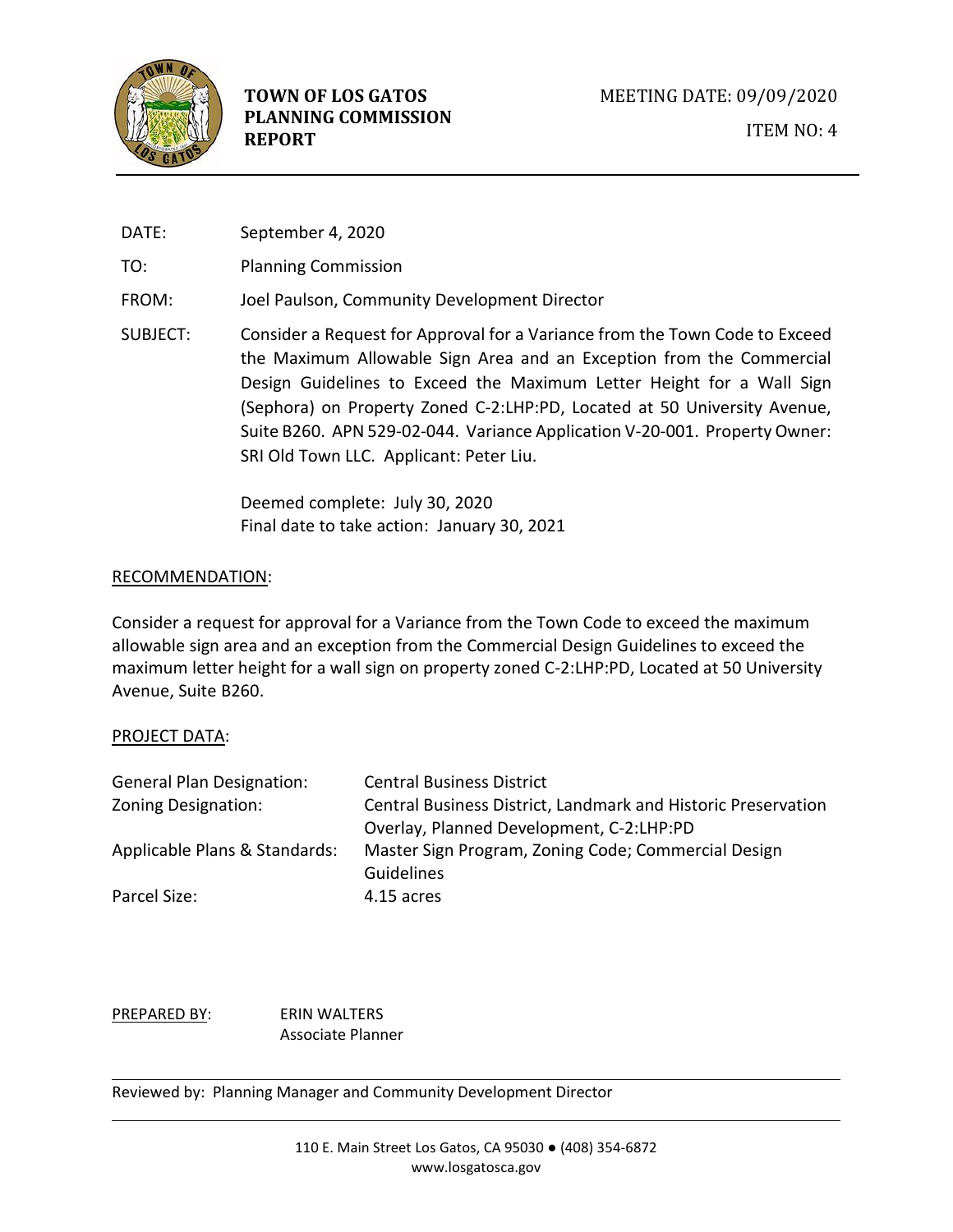# PAGE **2** OF **9** SUBJECT: 50 University Avenue, Suite B260/V-20-001 DATE: September 4, 2020

# Surrounding Area:

|       | <b>Existing Land Use</b>          | General Plan                      | Zoning      |
|-------|-----------------------------------|-----------------------------------|-------------|
| North | Residential                       | <b>Medium Density Residential</b> | $R-1:8:LHP$ |
| East  | Los Gatos Creek<br>and Highway 17 | N/A                               | N/A         |
| South | Commercial                        | <b>Central Business District</b>  | $C-2:1HP$   |
| West  | Commercial                        | <b>Central Business District</b>  | $C-2:1HP$   |

# CEQA:

The project is Categorically Exempt pursuant to the adopted Guidelines for the Implementation of the California Environmental Quality Act, Section 15301: Existing Facilities.

## FINDINGS:

- As required, the project is Categorically Exempt pursuant to the adopted Guidelines for the Implementation of the California Environmental Quality Act, Section 15301: Existing Facilities.
- As required by Section 29.20.170 of the Town Code for granting a Variance application to exceed the maximum allowable sign area.
- That the project is in conformance with Planned Development Ordinance 2025.
- That the project is in conformance with the Old Town Master Sign Program.
- That the proposed project is consistent with the applicable Commercial Design Guidelines with the exception of the maximum letter height for a wall sign in the C-2 District.

#### ACTION:

The decision of the Planning Commission is final unless appealed within ten days.

#### BACKGROUND:

The subject site is located on the east side of University Avenue (Exhibit 1). The subject 4,668 square foot tenant space is located on the first floor of the Old Town Shopping Center and is currently under construction with a retail tenant improvement (Sephora). The subject tenant space is a portion of a former restaurant space (The Catamount).

On January 14, 2020, the applicant applied for a sign permit (SN-20-002) for the subject tenant space. Staff reviewed the sign permit application package and determined that the proposed total sign area would exceed the maximum allowable sign area per Section 29.10.135 (c), Rules 1 and 2, of the Town Code, and the proposed letter height would exceed the maximum letter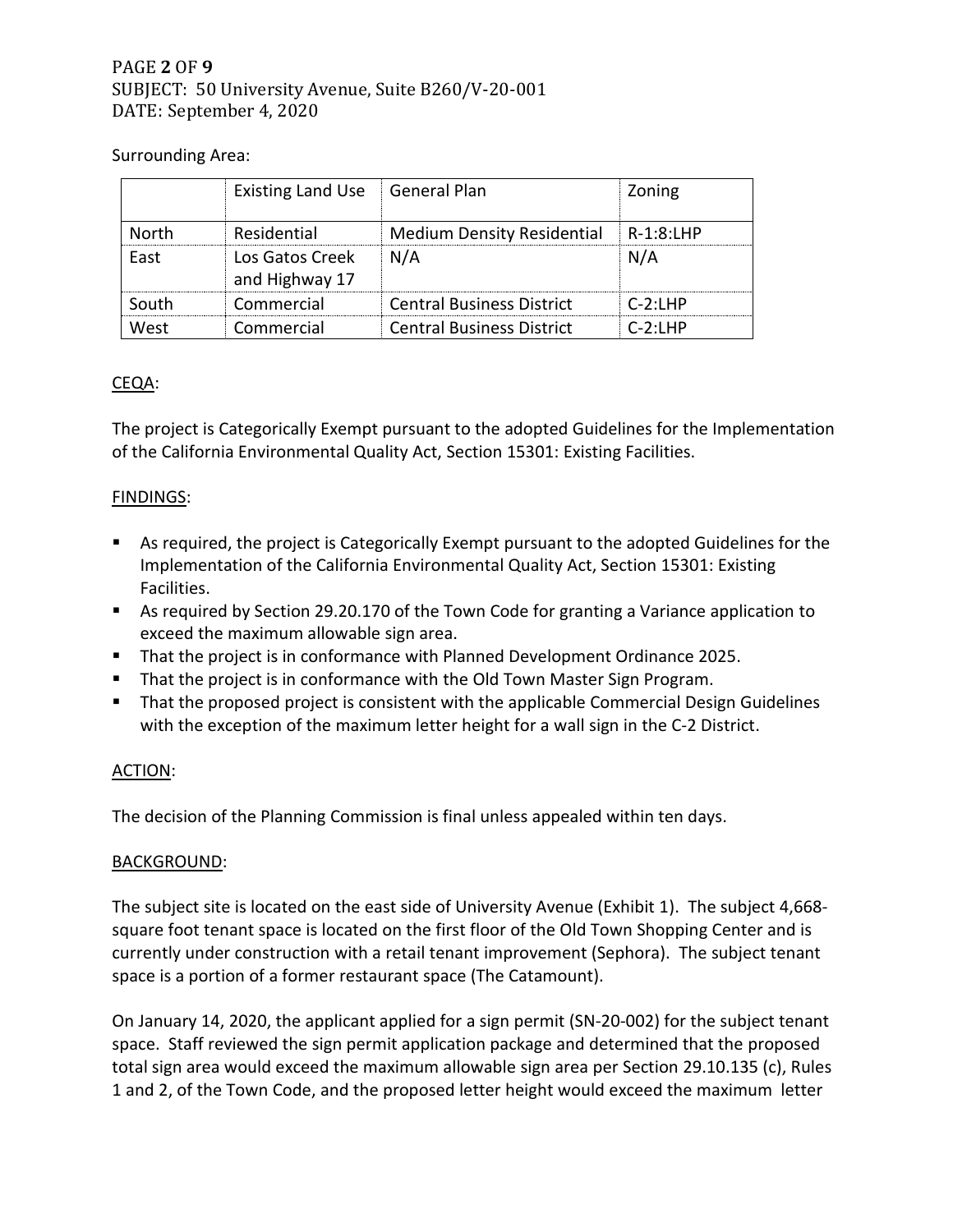# PAGE **3** OF **9** SUBJECT: 50 University Avenue, Suite B260/V-20-001 DATE: September 4, 2020

## BACKGROUND (continued):

height for a wall sign per Section 6.2.5 of the Commercial Design Guidelines. On March 11, 2020, the applicant applied for a Variance application.

#### PROJECT DESCRIPTION:

The project is being considered by the Planning Commission as the applicant is requesting approval of a Variance to exceed the maximum allowable sign area and an exception from the Commercial Design Guidelines to exceed the maximum letter height for a wall sign located in the C-2 District.

## A. Location and Surrounding Neighborhood

The subject property is located on the east side of University Avenue (Exhibit 1) and is developed with the Old Town Shopping Center commercial buildings. The subject 4,668 square foot tenant space is located on the first floor of the shopping center's main building. The property abuts commercial properties to the south and west, residential properties to the north, and the Los Gatos Creek and Highway 17 to the east.

#### B. Project Summary

The applicant is requesting approval of a Variance to exceed the maximum allowable sign area and an exception from the Commercial Design Guidelines to exceed the maximum letter height for a wall sign located in the C-2 District.

#### DISCUSSION:

# A. Project Summary

The applicant proposes a wall sign and awning signage on the exterior building of the subject tenant space. The proposed signage meets the Old Town Shopping Center Master Sign Program, but exceeds the maximum allowable sign area per the Town Code and exceeds the maximum letter height for wall signs located in the C-2 District per the Commercial Design Guidelines. The applicant has provided a scope of work and letter of justification for the proposed project (Exhibits 4 and 5). The proposed development plans are provided in Exhibit 9.

# **Total Sign Area**

The applicant proposes 70.2 square feet of wall sign area and 2.62 square feet of awning sign area resulting in a total proposed sign area of 72.82 square feet where the maximum allowable sign area is 51.66 square feet per Town Code (Exhibit 9, Sheets 1.2 and 2.0). Per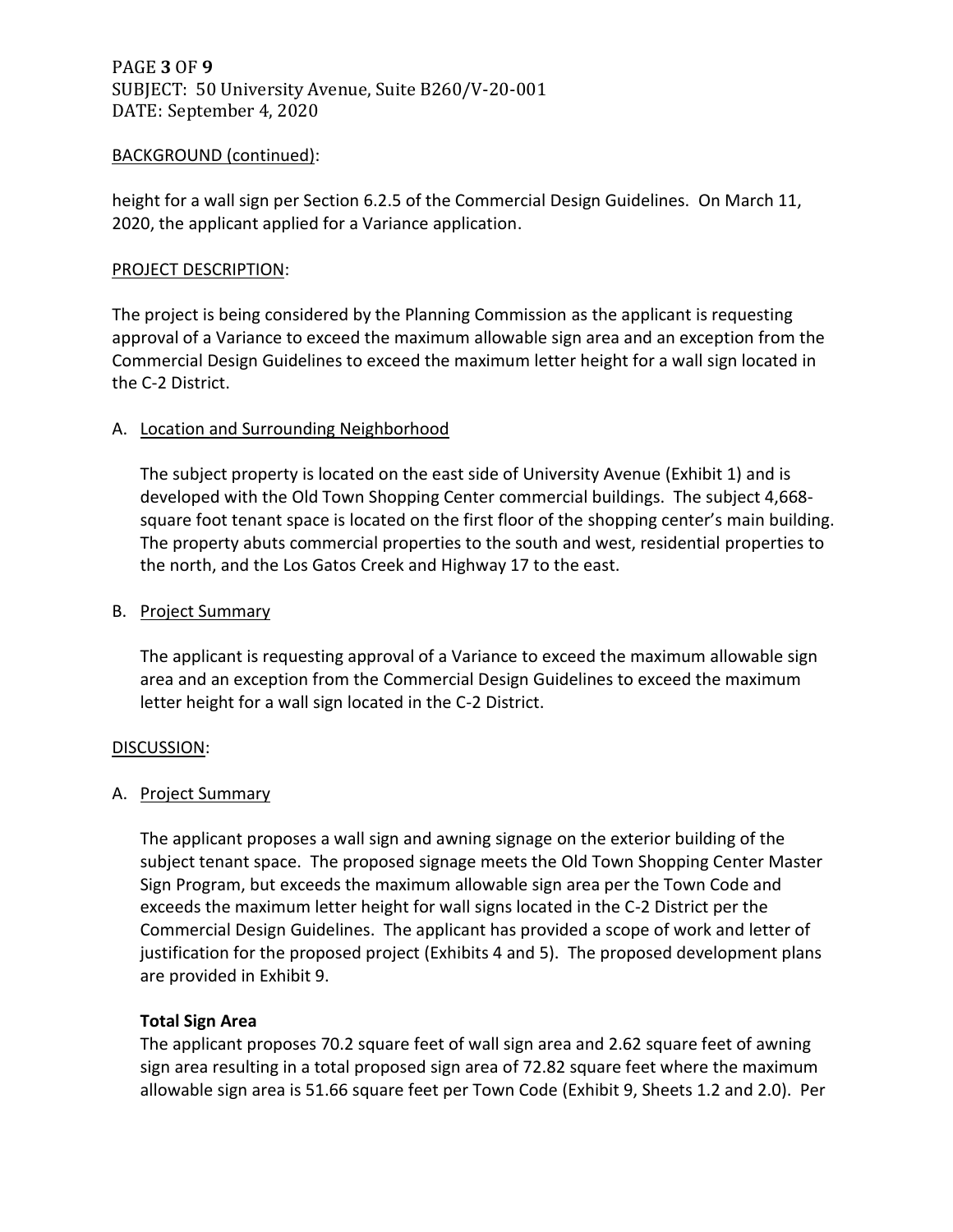the Commercial Design Guidelines (Chapter 6, page 5), a six-inch margin around all words has been included to calculate the total sign area.

| <b>Total Sign Area</b> |                          |
|------------------------|--------------------------|
| Proposed               | <b>Maximum Allowable</b> |
| 72.82 square feet      | 51.66 square feet        |

The project business frontage is 51 feet, 8-inches. Per Town Code Section 29.10.135 (c), Rules 1 and 2, the maximum allowable signage area for the subject business frontage is 51.66 square feet. A Variance from the Town Code is required to exceed the maximum allowable sign area.

## **Wall Sign Letter Height**

The applicant proposes a 30-inch letter height for the wall sign, when a maximum letter height of 12-inches is allowed per the Commercial Design Guidelines (Exhibit 9, Sheets 1.2 and 2.0).

| <b>Wall Letter Height</b> |                |  |
|---------------------------|----------------|--|
| <b>Proposed</b>           | <b>Maximum</b> |  |
| 30-inches                 | 12-inches      |  |

Per the Commercial Design Guidelines- Chapter 6.2 Wall Signs: Section 6.2.5 - Maximum letter height:

*Sign height and width should be appropriate to the building on which it is placed and the distance of the sign from the fronting streets. Generally, wall sign letter heights should not exceed the following:* 

*C-1 District, 12 inches C-2 District, 12 inches LM District, 12 inches Los Gatos Boulevard, 18 inches Exception: Auto dealership wall signage will be considered in the context of the overall Sign Program.* 

The subject site is located in the C-2 District and subject to a maximum letter height of 12 inches. An exception from the Commercial Design Guidelines is required to exceed the maximum letter height.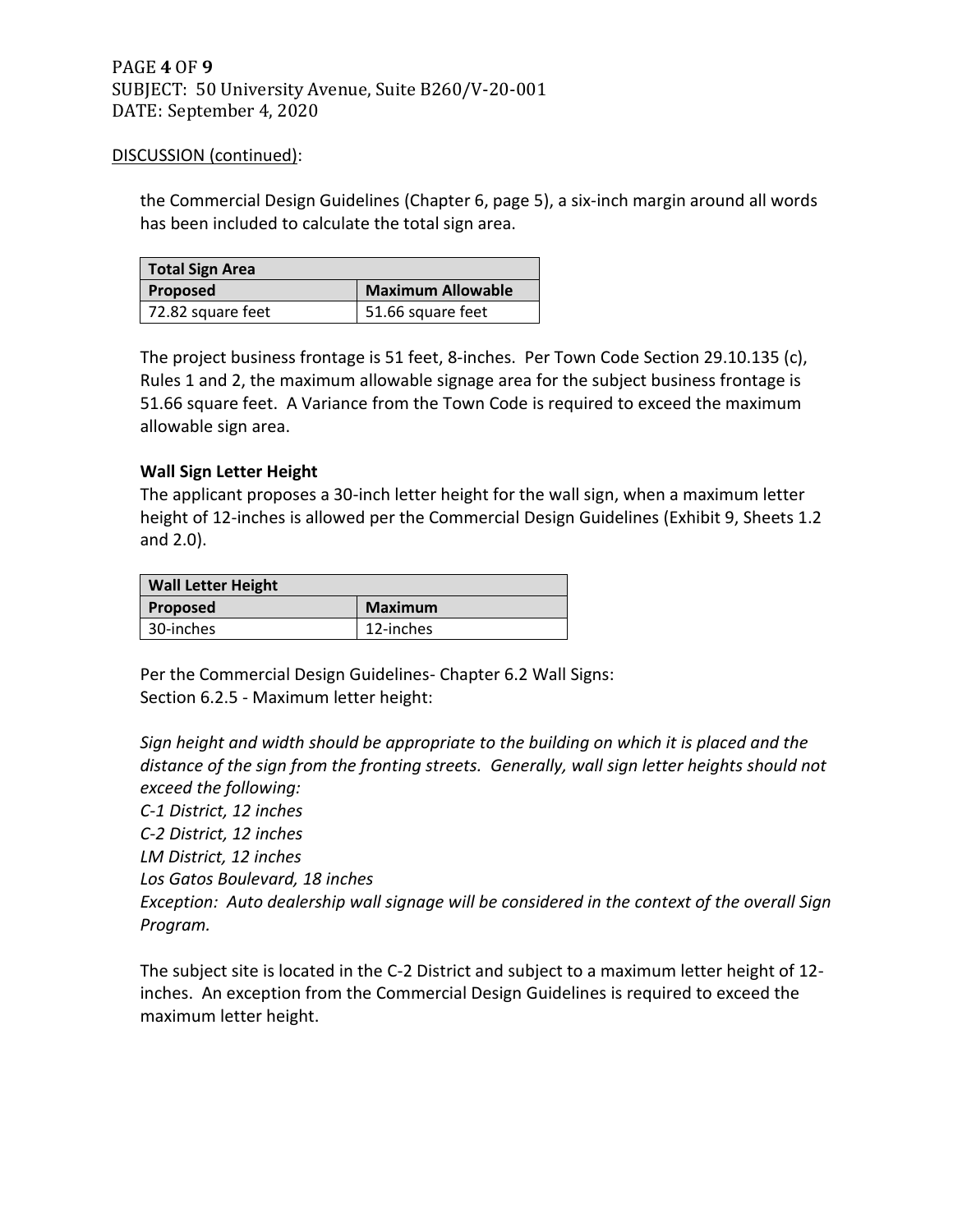## B. Variance – Exceed Maximum Sign Area

Section 29.10.135 (c) of the Town Code states that Rules 1 and 2 govern the calculation of the area of attached signs. The maximum sign area for attached signs on any frontage may not exceed the area derived from the calculation for that frontage.

*Rule 1. Allowed sign area is one (1) square foot for each lineal foot of primary business frontage plus one (1) square foot for each lineal foot of secondary business frontage provided that the sign area generated by each secondary business frontage cannot exceed fifty (50) percent of the sign area generated by the primary business frontage.* 

# *Rule 2. Allowed sign area is one (1) square foot for each lineal foot of primary business frontage plus one-half square foot for each lineal foot of secondary business frontage.*

The maximum allowable sign area for the subject business frontage is 51.66 square feet as the primary business frontage is 51 feet, 8-inches. The applicant is requesting a Variance to exceed the maximum allowable sign area to allow a sign area of 77.82 square feet. The applicant has provided a letter of justification for the request (Exhibit 5), citing the need to exceed the maximum allowable sign area due to the requirement of the Commercial Design Guidelines 6-inch sign area margin and due to the project's proposed letter height of 30 inches. An exception from the Commercial Design Guidelines is also required to exceed the maximum letter height of 12-inches in the C-2 District.

As required by Section 29.20.170 of the Town Code, the deciding body, on the basis of the evidence submitted at the hearing, may grant a Variance if it can make the following findings.

- 1. Because of special circumstances applicable to the property, including size, shape, topography, location or surroundings, the strict application of the ordinance deprives such property of privileges enjoyed by other properties in the vicinity and under identical zone; and
- 2. The granting of a variance would not constitute a grant of special privileges inconsistent with the limitations upon other properties in the vicinity and zone which such property is situated.

The applicant has submitted a letter of justification outlining the request for a larger wall sign area than permitted by the Town Code and taller letter height than permitted by and the Commercial Design Guidelines (Exhibit 5). The applicant states that vehicular and pedestrian visibility to the subject tenant's sign would be compromised as the building is setback 188 feet from the public right of way, creating a unique challenge. The applicant also states that the mature trees and the shopping center's sign would block visibility to the tenant's signage.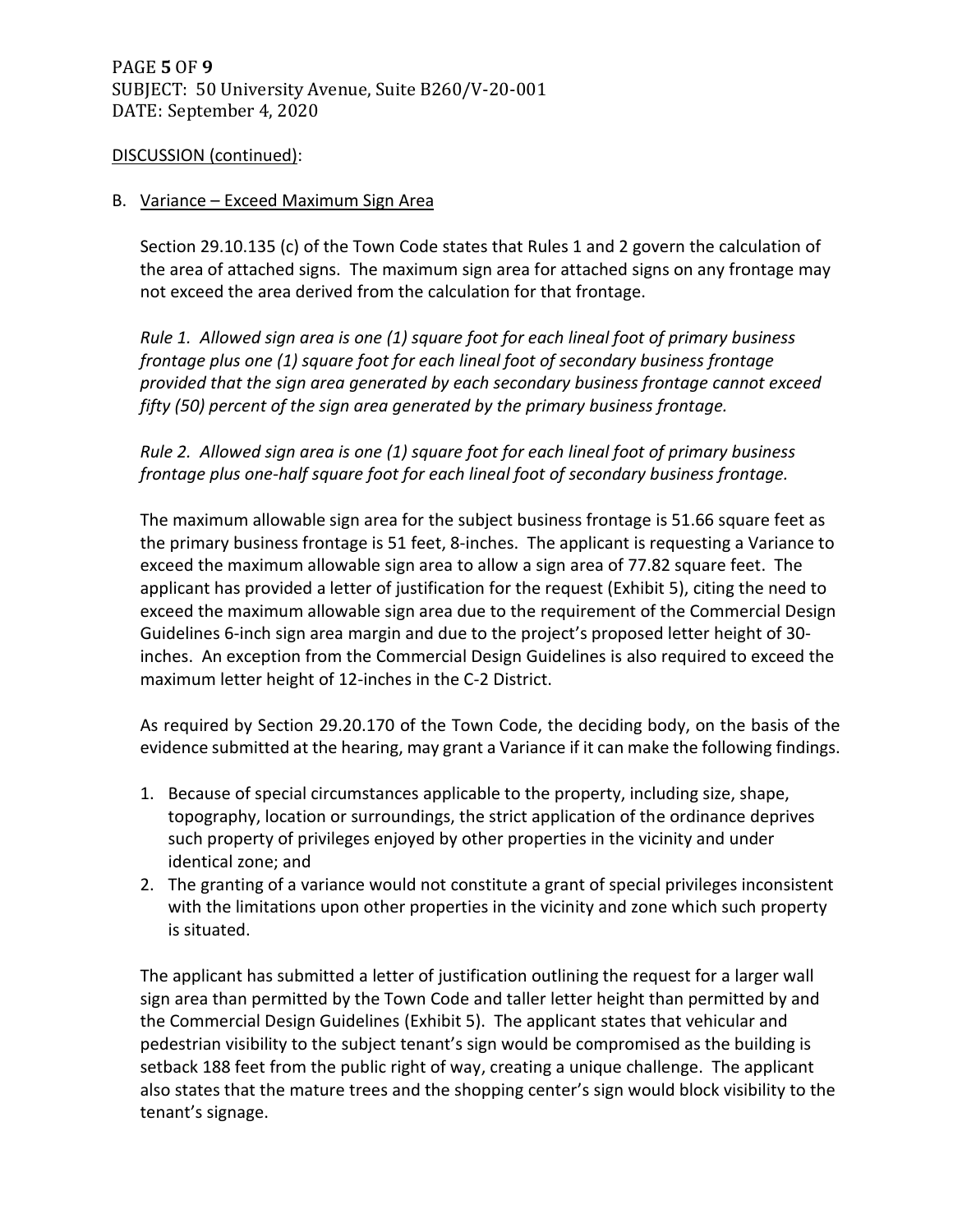The letter of justification states that the 12-inch letter height would not be seen by vehicular traffic along University Avenue and would prevent the tenant from being adequately identified. The letter states that a larger letter height would help identify the tenant to vehicular traffic, possibly preventing traffic incidents. The applicant states that the tenant space is unique to other tenant spaces as it is larger and has a pitched roof over the entry. The applicant provides that a larger sign would be visually more aesthetic than a smaller sign, and compliment the scale of the building's architecture.

The applicant also states that other businesses in the shopping center and in surrounding shopping centers appear to have signage that exceed the letter height as shown in the provided site photographs (Exhibit 6). The applicant states that the granting of the Variance would not grant a special privilege that other properties do not also enjoy.

## C. Old Town Shopping Center Sign Letter Height - Neighborhood Compatibility

| <b>Tenant Name</b>       | <b>Sign Letter Height</b>                 |
|--------------------------|-------------------------------------------|
| White House Black Market | 12-inches                                 |
| Thread Up                | $11-1/2$ -inches                          |
| <b>Talbots</b>           | 30-inches                                 |
| Anthropologie            | 8-inches                                  |
| Chico's                  | 12-inches                                 |
| Wine Cellar              | 17-inch letter "W" and 24-inch letter "C" |

The following table provides a summary of sign letter height for wall signs located on the subject building in the Old Town Shopping Center.

Existing sign letter heights range from eight inches to 30 inches. There are two examples of larger sign letter heights that exceed the Commercial Design Guidelines. Wine Cellar has a 17-inch "W" and 24-inch "C" and Talbots has a 30-inch sign letter height. The Talbots and Wine Cellar signs were approved prior to the approval of the Commercial Design Guidelines.

#### D. Neighborhood Outreach

The applicant reached out to the surrounding tenants of the Old Town Shopping Center regarding the proposed project. The applicant has provided a summary of the outreach and the feedback (Exhibit 7). A majority of the tenants were supportive of the proposed signage and two tenants provided feedback that a 24-inch letter height would be preferable.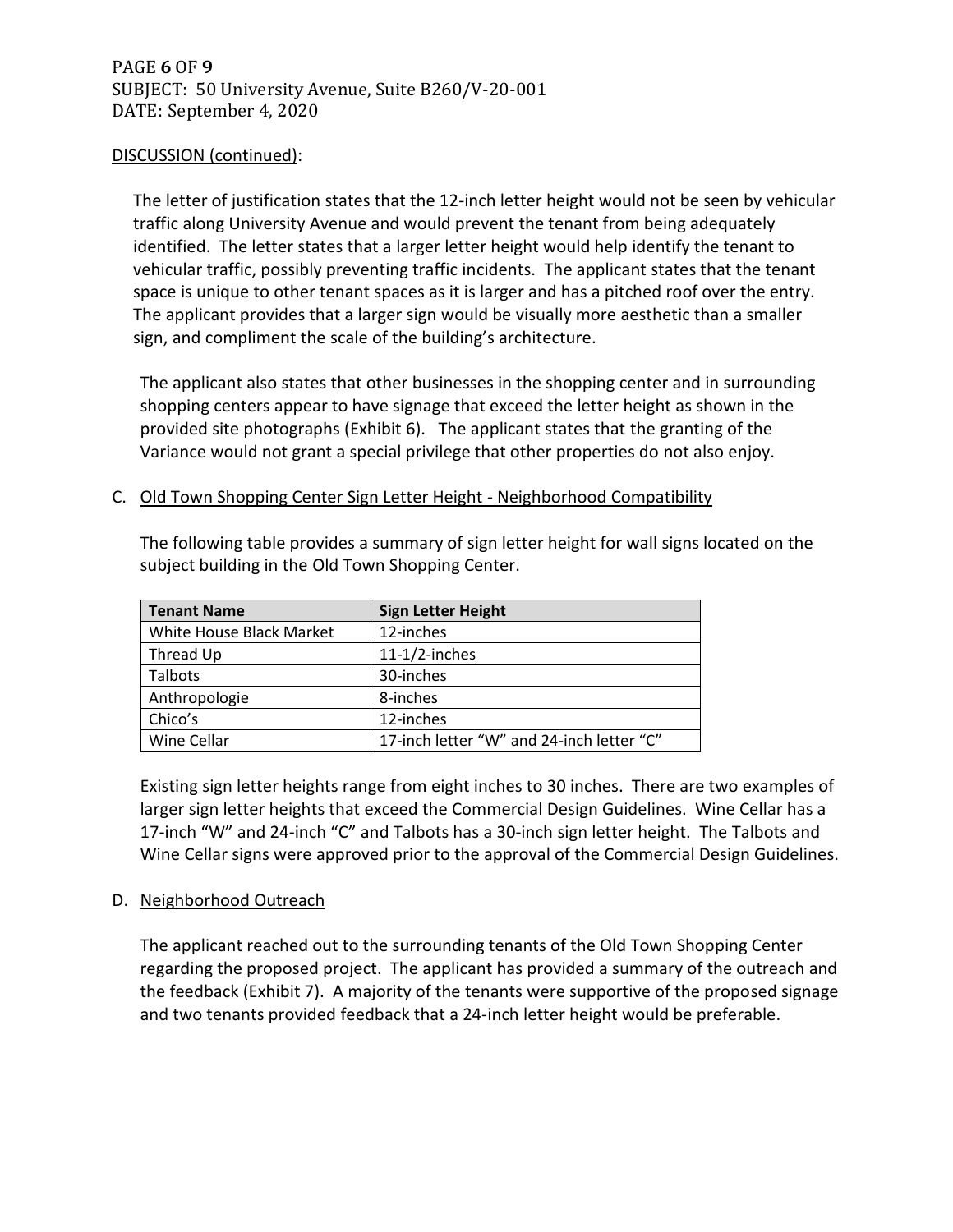## E. Sign Letter Height and Total Sign Area Alternatives

Staff requested that the applicant provide a summary of sign letter heights and total sign area alternatives for the subject project to provide a comparison. The total sign area column includes both the wall sign area and the awning sign area. The applicant provided the following table:

| <b>Wall Sign Letter</b> | Wall Sign Area (s.f.)     | <b>Awning Sign</b> | <b>Total Sign</b> | Variance        |
|-------------------------|---------------------------|--------------------|-------------------|-----------------|
| <b>Height</b>           | (includes the required 6- | Area (s.f.)        | Area (s.f.)       | <b>Required</b> |
|                         | inch margin)              |                    |                   |                 |
| 12-inch                 | 18.43                     | 2.62               | 21.05             | No              |
| 18-inch                 | 31.03                     | 2.62               | 33.65             | No              |
| 24-inch                 | 49.56                     | 2.62               | 52.18             | Yes             |
| Proposed                | Proposed                  | Proposed           | Proposed          |                 |
| 30-inch                 | 70.2                      | 2.62               | 72.82             | Yes             |
| Max. allowed per        |                           |                    | Max. allowed      |                 |
| Commercial              |                           |                    | per Town          |                 |
| Design                  |                           |                    | Code              |                 |
| Guidelines              |                           |                    | $51.66$ s.f.      |                 |
| 12-inch                 |                           |                    |                   |                 |

The table above provides four different wall sign letter height options: 12-inch, 18-inch, 24 inch, and 30-inch. Either the 12-inch and 18-inch wall sign letter height option would result in a total sign area (including the awning sign area) which would not require a Variance from the Town Code. Either the 24-inch and 30-inch wall sign letter height option would result in a total sign area (including the awning sign area) which would require a Variance from the Town Code.

#### F. CEQA Determination

The project is Categorically Exempt pursuant to the adopted Guidelines for the Implementation of the California Environmental Quality Act, Section 15301: Existing Facilities.

#### PUBLIC COMMENTS:

At this time, the Town has not received any public comment.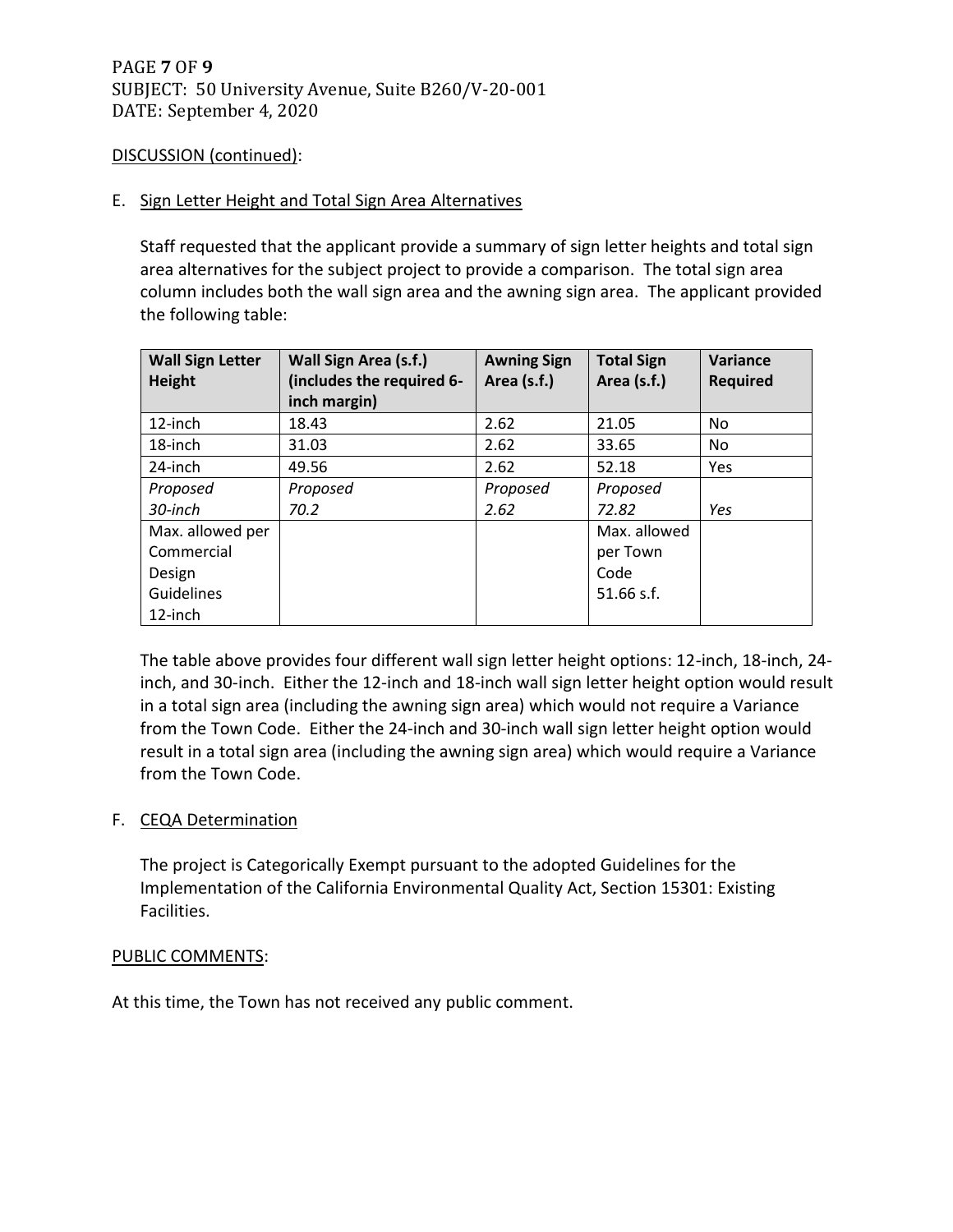# CONCLUSION:

## A. Summary

The applicant is requesting approval of a Variance from the Town Code for a sign area of 72.82 square feet, where 51.66 square feet is allowed based on primary business frontage, and approval of an exception from the Commercial Design Guidelines for a 30-inch wall sign letter height, where the maximum is 12-inches in the C-2 District.

## B. Recommendation

If the Planning Commission finds merit with the proposed project, it should:

- 1. Make the finding that the proposed project is Categorically Exempt, pursuant to the adopted Guidelines for the implementation of the California Environmental Quality Act, Section 15301: Existing Facilities (Exhibit 2);
- 2. Make the findings as required by Section 29.20.170 of the Town Code for granting a Variance to exceed the maximum allowable sign area (Exhibit 2);
- 3. Make the finding that the project is in conformance with Planned Development Ordinance 2025 (Exhibit 2);
- 4. Make the finding the project is in conformance with the Old Town Master Sign Program (Exhibit 2);
- 5. Make the finding that the project complies with the applicable Commercial Design Guidelines with the exception of exceeding the maximum letter height for a wall sign in the C-2 District (Exhibit 2); and
- 6. Approve Variance application V-20-001 with the conditions contained in Exhibit 3 and the development plans in Exhibit 9.

# C. Alternatives

Alternatively, the Commission can:

- 1. Continue the matter to a date certain with specific direction; or
- 2. Approve the application with additional and/or modified conditions; or
- 3. Deny the application.

# EXHIBITS:

- 1. Location Map
- 2. Required Findings and Considerations
- 3. Recommended Conditions of Approval
- 4. Project Description, received June 26, 2020
- 5. Letter of Justification, received June 26, 2020